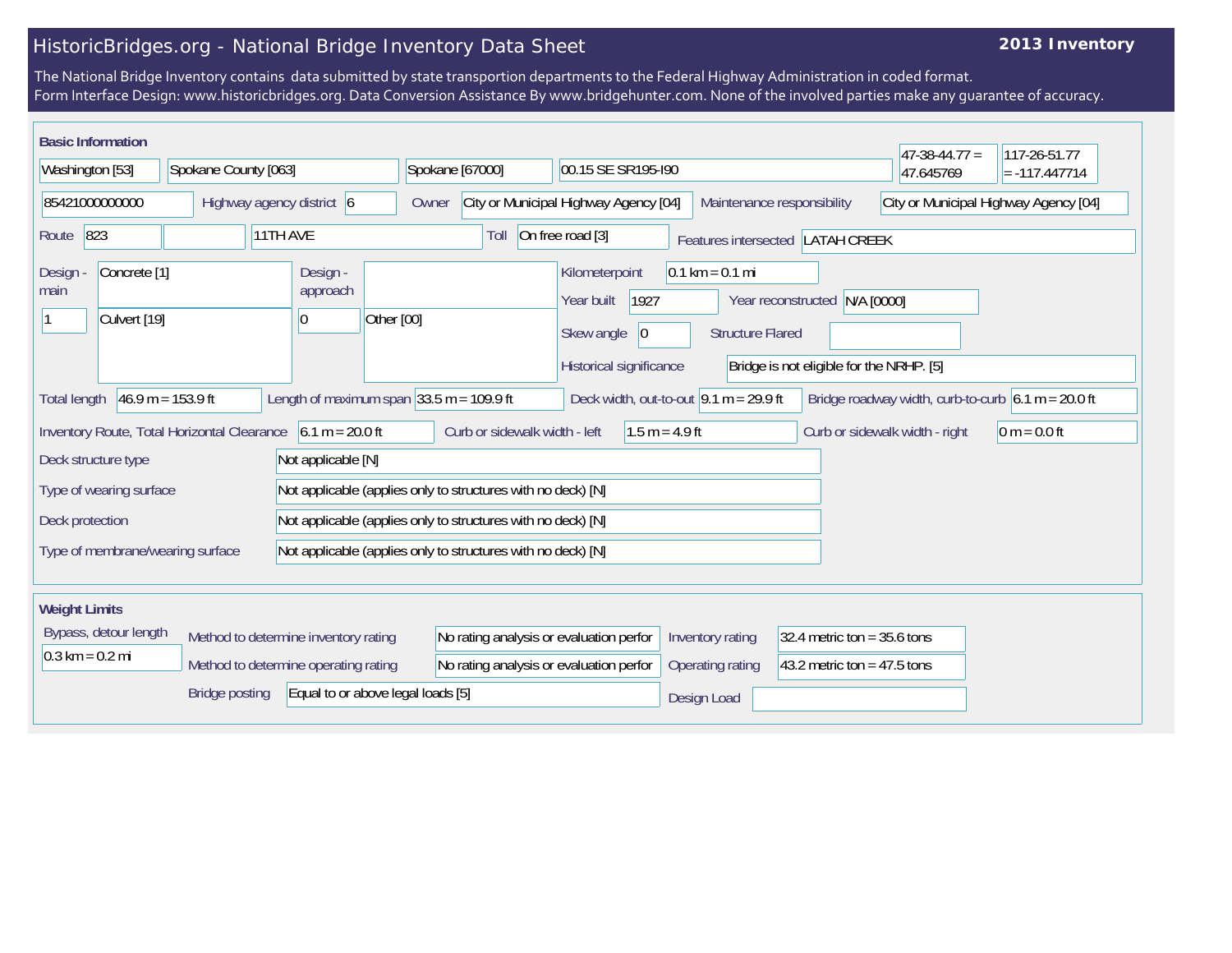| <b>Functional Details</b>                                                              |                                                                                         |  |
|----------------------------------------------------------------------------------------|-----------------------------------------------------------------------------------------|--|
| Average daily truck traffi<br>Average Daily Traffic<br>161                             | Year 2010<br>300<br>2032<br>Future average daily traffic<br>%<br>Year                   |  |
| Road classification<br>Local (Urban) [19]                                              | Approach roadway width<br>Lanes on structure $ 2$<br>$7.3 m = 24.0 ft$                  |  |
| Type of service on bridge Highway-pedestrian [5]                                       | Bridge median<br>Direction of traffic 2 - way traffic [2]                               |  |
| Parallel structure designation<br>No parallel structure exists. [N]                    |                                                                                         |  |
| Waterway [5]<br>Type of service under bridge                                           | Navigation control<br>Lanes under structure<br>$ 0\rangle$                              |  |
| $0 = N/A$<br>Navigation vertical clearanc                                              | Navigation horizontal clearance $ 0 = N/A$                                              |  |
| Minimum navigation vertical clearance, vertical lift bridge                            | Minimum vertical clearance over bridge roadway<br>99.99 m = $328.1$ ft                  |  |
| Minimum lateral underclearance reference feature Feature not a highway or railroad [N] |                                                                                         |  |
| Minimum lateral underclearance on right $ 0 = N/A$                                     | Minimum lateral underclearance on left $0 = N/A$                                        |  |
| Minimum Vertical Underclearance $ 0 = N/A$                                             | Minimum vertical underclearance reference feature Feature not a highway or railroad [N] |  |
| Appraisal ratings - underclearances N/A [N]                                            |                                                                                         |  |
|                                                                                        |                                                                                         |  |
| <b>Repair and Replacement Plans</b>                                                    |                                                                                         |  |
| Type of work to be performed                                                           | Work to be done by contract [1]<br>Work done by                                         |  |
| Widening of existing bridge with deck rehabilitation<br>or replacement. [34]           | Bridge improvement cost<br>64000<br>2000<br>Roadway improvement cost                    |  |
|                                                                                        | $47.5 m = 155.8 ft$<br>Length of structure improvement<br>Total project cost<br>66000   |  |
|                                                                                        | 2013<br>Year of improvement cost estimate                                               |  |
|                                                                                        | Border bridge - state<br>Border bridge - percent responsibility of other state          |  |
|                                                                                        | Border bridge - structure number                                                        |  |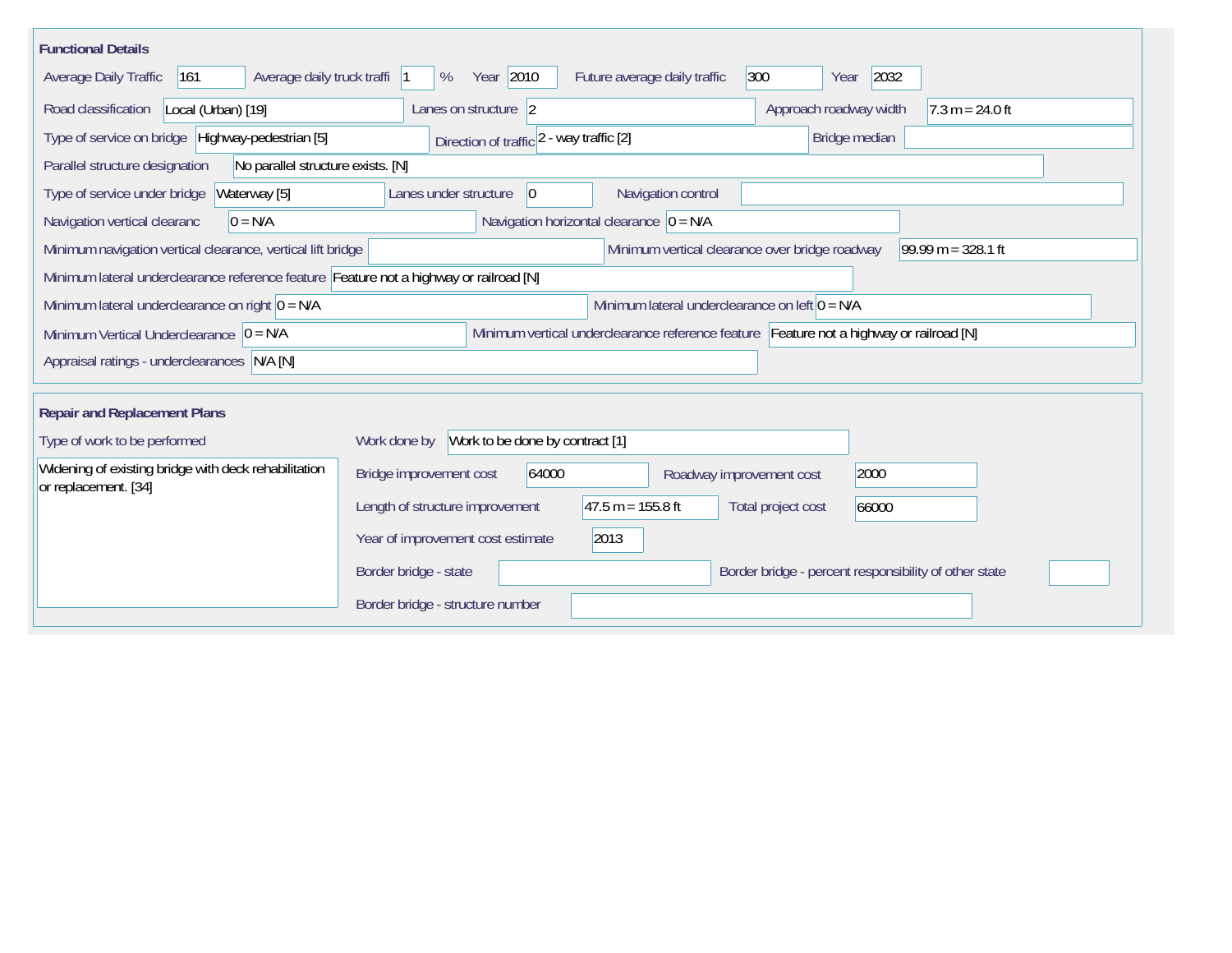| <b>Inspection and Sufficiency</b>                                                                                                                                                                                                                                            |                                            |                                                                                     |                                                                                                                   |  |  |  |  |  |  |  |  |
|------------------------------------------------------------------------------------------------------------------------------------------------------------------------------------------------------------------------------------------------------------------------------|--------------------------------------------|-------------------------------------------------------------------------------------|-------------------------------------------------------------------------------------------------------------------|--|--|--|--|--|--|--|--|
| Structure status<br>Open, no restriction [A]                                                                                                                                                                                                                                 |                                            | Appraisal ratings -<br>structural                                                   | Better than present minimum criteria [7]                                                                          |  |  |  |  |  |  |  |  |
| Condition ratings - superstructure Not Applicable [N]                                                                                                                                                                                                                        |                                            | Appraisal ratings -<br>roadway alignment                                            | Basically intolerable requiring high priority of corrrective action [3]                                           |  |  |  |  |  |  |  |  |
| Condition ratings - substructure                                                                                                                                                                                                                                             | Not Applicable [N]                         | Appraisal ratings -                                                                 | Meets minimum tolerable limits to be left in place as is [4]                                                      |  |  |  |  |  |  |  |  |
| Condition ratings - deck                                                                                                                                                                                                                                                     | Not Applicable [N]                         | deck geometry                                                                       |                                                                                                                   |  |  |  |  |  |  |  |  |
| Scour                                                                                                                                                                                                                                                                        |                                            | Countermeasures have been installed to mitigate an existing problem with scour. [7] |                                                                                                                   |  |  |  |  |  |  |  |  |
| Channel and channel protection                                                                                                                                                                                                                                               | required or are in a stable condition. [8] |                                                                                     | Banks are protected or well vegetated. River control devices such as spur dikes and embankment protection are not |  |  |  |  |  |  |  |  |
| Appraisal ratings - water adequacy                                                                                                                                                                                                                                           | Equal to present desirable criteria [8]    |                                                                                     | Functionally obsolete [2]<br><b>Status evaluation</b>                                                             |  |  |  |  |  |  |  |  |
| Pier or abutment protection                                                                                                                                                                                                                                                  |                                            |                                                                                     | 77.5<br>Sufficiency rating                                                                                        |  |  |  |  |  |  |  |  |
| Shrinkage cracks, light scaling and insignificant spalling which does not expose reinforcing steel. Insignificant damage caused by drift with no<br>Culverts<br>misalignment and not requiring corrective action. Some minor scouring has occured near curtain walls, wingwa |                                            |                                                                                     |                                                                                                                   |  |  |  |  |  |  |  |  |
| Traffic safety features - railings                                                                                                                                                                                                                                           |                                            |                                                                                     |                                                                                                                   |  |  |  |  |  |  |  |  |
| Traffic safety features - transitions                                                                                                                                                                                                                                        |                                            |                                                                                     |                                                                                                                   |  |  |  |  |  |  |  |  |
| Traffic safety features - approach guardrail                                                                                                                                                                                                                                 |                                            |                                                                                     |                                                                                                                   |  |  |  |  |  |  |  |  |
| Traffic safety features - approach guardrail ends                                                                                                                                                                                                                            |                                            |                                                                                     |                                                                                                                   |  |  |  |  |  |  |  |  |
| April 2013 [0413]<br>Inspection date                                                                                                                                                                                                                                         |                                            | 24 <br>Designated inspection frequency                                              | <b>Months</b>                                                                                                     |  |  |  |  |  |  |  |  |
| Underwater inspection                                                                                                                                                                                                                                                        | Not needed [N]                             | Underwater inspection date                                                          |                                                                                                                   |  |  |  |  |  |  |  |  |
| Fracture critical inspection                                                                                                                                                                                                                                                 | Not needed [N]                             | Fracture critical inspection date                                                   |                                                                                                                   |  |  |  |  |  |  |  |  |
| Other special inspection                                                                                                                                                                                                                                                     | Not needed [N]                             | Other special inspection date                                                       |                                                                                                                   |  |  |  |  |  |  |  |  |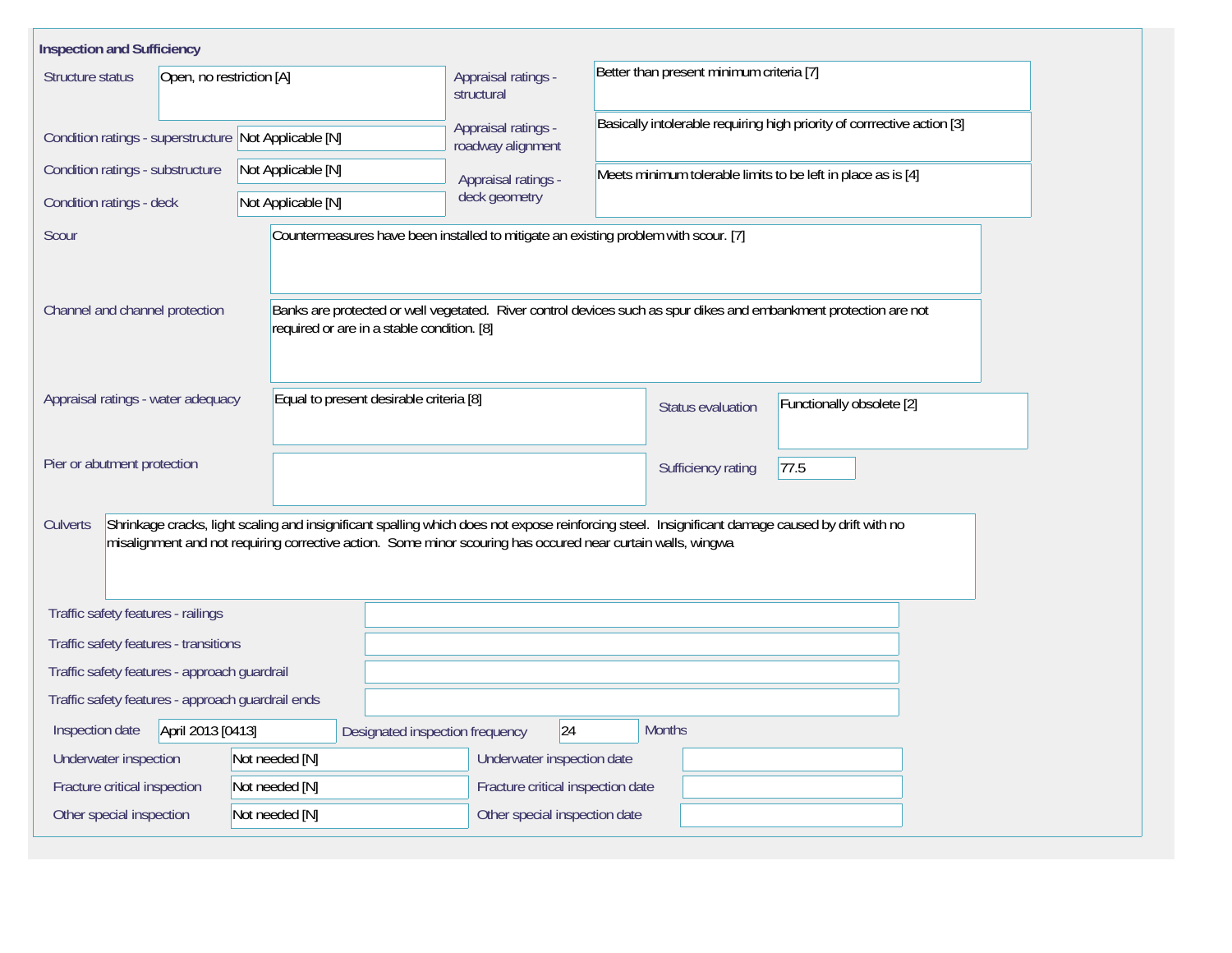## **BRIDGE INSPECTION REPORT**

|                     |                                     | Ver Date: 04/25/2013 |                      |                               | Agency: SPOKANE    |  |  |
|---------------------|-------------------------------------|----------------------|----------------------|-------------------------------|--------------------|--|--|
| Status: Released    |                                     |                      | Printed On: 09/30/20 | Program Mgr: Roman G. Peralta |                    |  |  |
| Bridge No.          | 281600823                           |                      |                      | <b>Structure Type</b>         |                    |  |  |
|                     | Bridge Name 11TH AVE OC LATAH CREEK | Route                | 00823                | Location                      | 00.15 SE SR195-190 |  |  |
| <b>Structure ID</b> | 08542100                            | MilePost 0.00        |                      | Intersecting                  | LATAH CREEK        |  |  |

|                |  | Inspector's Signature   | JEM   |   | IDent# G0608           |       |              | Co-Inspector's Signature |       |     | LAM          |                   |                              |            |                 |
|----------------|--|-------------------------|-------|---|------------------------|-------|--------------|--------------------------|-------|-----|--------------|-------------------|------------------------------|------------|-----------------|
|                |  |                         |       |   |                        |       |              |                          |       |     |              |                   | <b>Inspections Performed</b> |            |                 |
| $\overline{7}$ |  | <b>Structural Adgcy</b> | (657) | N | Pier/Abut/Protect      | (679) | 1927         | Year Built               | (332) | IT. |              | NT HRS            | <b>Date</b>                  |            | <b>Rep Type</b> |
| 4              |  | Deck Geometry           | (658) | 7 | Scour                  | (680) | 0            | Year Rebuilt             | (336) | Υ   | 24           | 2.5               | 04/09/2013 Routine           |            |                 |
| 9              |  | Underclearance          | (659) | 6 | <b>Retaining Walls</b> | (682) | 48           | Oper Rating              | (551) |     |              |                   |                              | Fract Crit |                 |
| 5              |  | <b>Operating Level</b>  | (660) | 9 | <b>Pier Protection</b> | (683) | 36           | Inv Rating               | (554) |     |              |                   |                              |            | Underwater      |
| 3              |  | <b>Alignment Adgcy</b>  | (661) | 0 | <b>Bridge Rails</b>    | (684) | Α            | Open Close               | (293) |     |              |                   |                              | Special    |                 |
| 8              |  | WaterwayAdqcy           | (662) | 0 | Transition             |       | $(685)$ 9999 | Vert Over Deck           | (360) |     |              |                   |                              | Interim    |                 |
| 9              |  | Deck Overall            | (663) | 0 | Guardrails             |       | (686) 0000   | Vert Under               | (374) |     |              |                   |                              | Equipment  |                 |
| 9              |  | <b>Drains Condition</b> | (664) | 0 | Terminals              | (687) | N            | Vert Und Code            | (378) |     |              |                   |                              | Damage     |                 |
| 9              |  | Superstructure          | (671) | N | <b>Revise Rating</b>   |       | (688) 0.00   | Asphalt Depth            |       |     |              |                   |                              | Safety     |                 |
| 0              |  | <b>Number Utilities</b> | (675) |   | Photos Flag            | (691) |              | Speed Limit              |       |     |              |                   |                              | Short Span |                 |
| 9              |  | Substructure            | (676) | Y | Soundings Flag         | (693) |              |                          |       |     |              | <b>Total: 2.5</b> |                              |            |                 |
| 8              |  | Chan/Protection         | (677) |   | Measure Clearance      | (694) |              |                          |       |     |              |                   |                              |            |                 |
| 7              |  | Culvert                 | (678) |   |                        |       |              |                          |       |     | Suff Rating: |                   | 76.72 FO                     | 76.72      | FO              |

|                |                                        |                                                                                                                                                                                                                                          | <b>BMS Elements</b> |              |                |          |          |              |
|----------------|----------------------------------------|------------------------------------------------------------------------------------------------------------------------------------------------------------------------------------------------------------------------------------------|---------------------|--------------|----------------|----------|----------|--------------|
| <b>Element</b> |                                        | <b>Element Description</b>                                                                                                                                                                                                               | Total               | <b>Units</b> | State 1        | State 2  | State 3  | State 4      |
|                | 145 l                                  | Earth Filled Concrete Arch                                                                                                                                                                                                               | 110                 | LF           | O              | 110      | 0        | $\mathbf{0}$ |
|                | 215                                    | Concrete Abutment                                                                                                                                                                                                                        | 56                  | LF           |                | 56       | ∩        | $\Omega$     |
|                | 331                                    | <b>Concrete Bridge Railing</b>                                                                                                                                                                                                           | 456                 | LF           | O              | 456      | 0        | 0            |
|                | 361                                    | Scour                                                                                                                                                                                                                                    | $\overline{2}$      | EA           | $\overline{2}$ | $\Omega$ | $\Omega$ | $\Omega$     |
|                | Asphaltic Concrete (AC) Overlay<br>800 |                                                                                                                                                                                                                                          | 4560                | <b>SF</b>    | 4550           | 10       | 0        | $\Omega$     |
|                |                                        |                                                                                                                                                                                                                                          | <b>Notes</b>        |              |                |          |          |              |
| 0              |                                        | The bridge is oriented from the west to the east, with a 5' sidewalk on the north side. The temperature at the time of the inspection was 51<br>degrees.                                                                                 |                     |              |                |          |          |              |
| 145 I          |                                        | There are two cracks with a light amount of efflorescence in the arch at the northwest corner above the spring line. There is one transverse crack<br>measuring 0.016 in the middle of the arch extending halfway across from the south. |                     |              |                |          |          |              |
| 215            |                                        | There has been no movement noted on the wing walls. There are small hairline cracks with efflorescence in the west abutment.                                                                                                             |                     |              |                |          |          |              |
| 331            |                                        |                                                                                                                                                                                                                                          |                     |              |                |          |          |              |
| 361            |                                        | The winter runoff has been moderate, but no scour activity was observed.                                                                                                                                                                 |                     |              |                |          |          |              |
| 673            |                                        | The cracks in the asphalt have been sealed with tar.                                                                                                                                                                                     |                     |              |                |          |          |              |